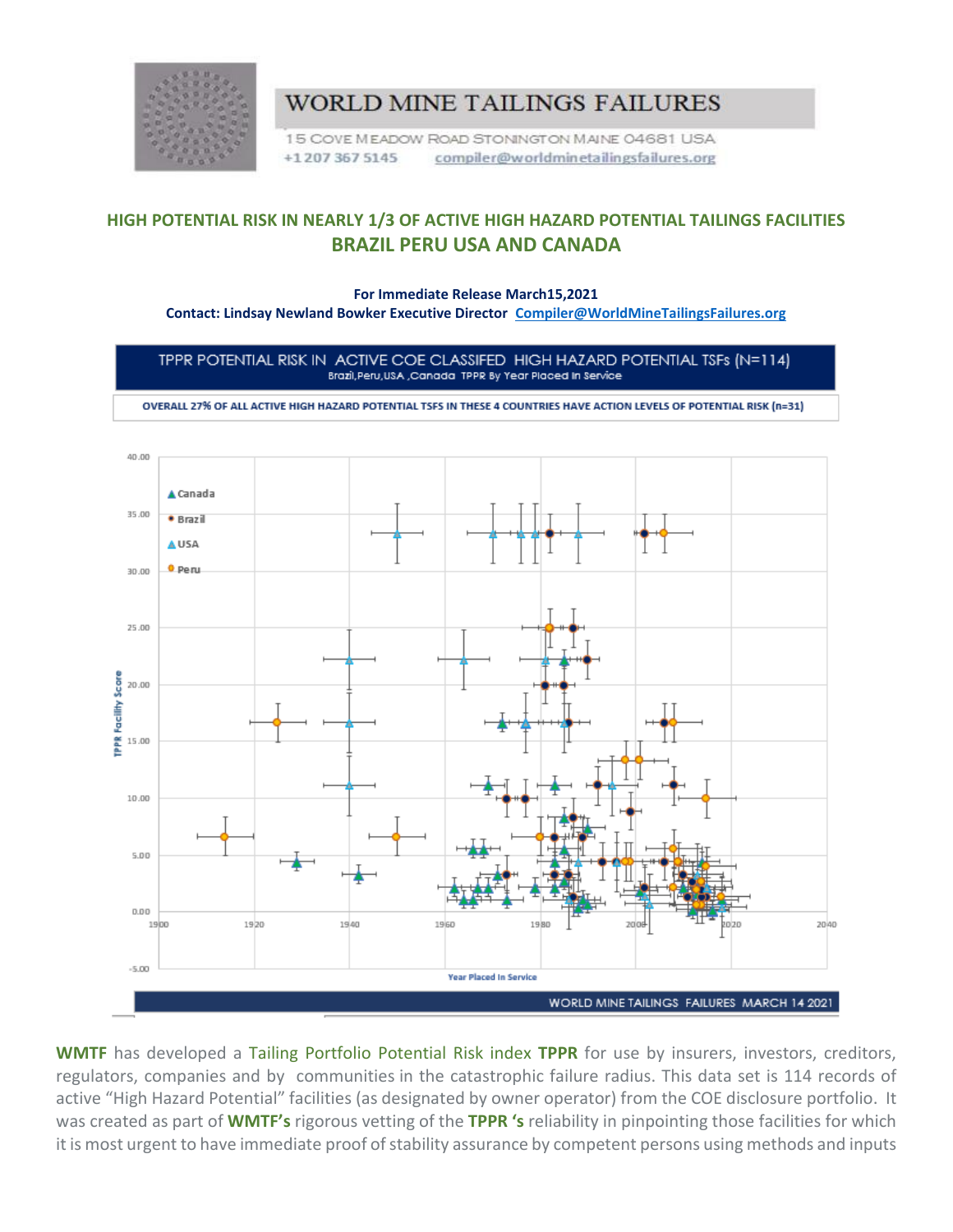appropriate to each facility. In this data set of only facilities in Brazil, Peru, Canada and USA , 27% had **TPPR** scores at or above the action level of proof of stability. The range of **TPPR** scores within the "action level" are: Extreme, >60; Very High, 20 to 60; High, 10 to 20. None of the data set facilities score "extreme".

| <b>HIGH HAZARD POTENTIAL TPPR RISK POTENTIAL &amp; ACTION LEVELS</b>                                     |                 |                                      |                          |       |                 |       |                |     |              |
|----------------------------------------------------------------------------------------------------------|-----------------|--------------------------------------|--------------------------|-------|-----------------|-------|----------------|-----|--------------|
|                                                                                                          |                 | <b>AVERAGE TPPR COMPONENT SCORES</b> | <b>TPPR ACTION LEVEL</b> |       |                 |       |                |     |              |
|                                                                                                          |                 | <b>Country TPPR AVG</b>              | Age                      | Raise | <b>Capacity</b> | Count | <b>VERY HI</b> | HI  | <b>TOTAL</b> |
| <b>Max</b>                                                                                               | 15              |                                      | 15                       | 10    | 30              |       |                |     |              |
|                                                                                                          | Canada 5        | 4                                    | 12                       | 5     | 11              | 38    |                | 5   | 16%          |
|                                                                                                          | 5<br><b>USA</b> | 15                                   | 12                       |       | 20              | 22    | 8              | 6   | 64%          |
|                                                                                                          | Peru 15         | 9                                    | 9                        | 3     | 15              | 23    |                | 5   | 30%          |
|                                                                                                          | Brazil 15       | 10                                   | 11                       | 4     | 12              | 31    | 4              | o   | 13%          |
| Total #                                                                                                  |                 |                                      |                          |       |                 | 114   | 15             | 16  | 27%          |
| <b>Total %</b>                                                                                           |                 |                                      |                          |       |                 | 100%  | 13%            | 14% |              |
| TPPR=Country*Age*Raise*Capacity*status)/maxscore1675) max=100 (status "active"=10 (all 10 in this table) |                 |                                      |                          |       |                 |       |                |     |              |
| <b>WORLD MINE TAILINGS FAILURES MARCH 14 2021</b>                                                        |                 |                                      |                          |       |                 |       |                |     |              |
|                                                                                                          |                 |                                      |                          |       |                 |       |                |     |              |

Overall, in these 4 nations 27% of active facilities operator classified as "High Hazard Potential" also classify as High Potential Risk" in **TPPR**. The USA had the highest **TPPR** index. 64% of the selected portfolio of all active "High Hazard Potential" facilities are at or above the minimum action level. 12 of the 14 USA action level facilities are owned/operated by a single company.

"Hazard Potential" includes no indicators of actual risk of failure. It indicates only severity magnitude should a failure occur and is used primarily to sets the level of care and due diligence owed in the design and management of the facility.

55% of all facilities in the world TSF portfolio (active, inactive, abandoned) are classified as "High Hazard Potential".



**12,000 [facilities](https://worldminetailingsfailures.org/1529-2/) out of the 29,000 to 35,000 total world wide are "active"** and a guestimate worldwide is that 6,000 of these are "high hazard potential". Applying the 27% "High Risk Potential" leads to an estimated 1,620 TSF's worldwide receiving world mineral production wastes over the next 5 years which should already have proof of stability (by independent competent persons using methods appropriate to the tailings characteristics and the facility conditions (e.g. saturated or not, density, granulometry)) and should be able to furnish that on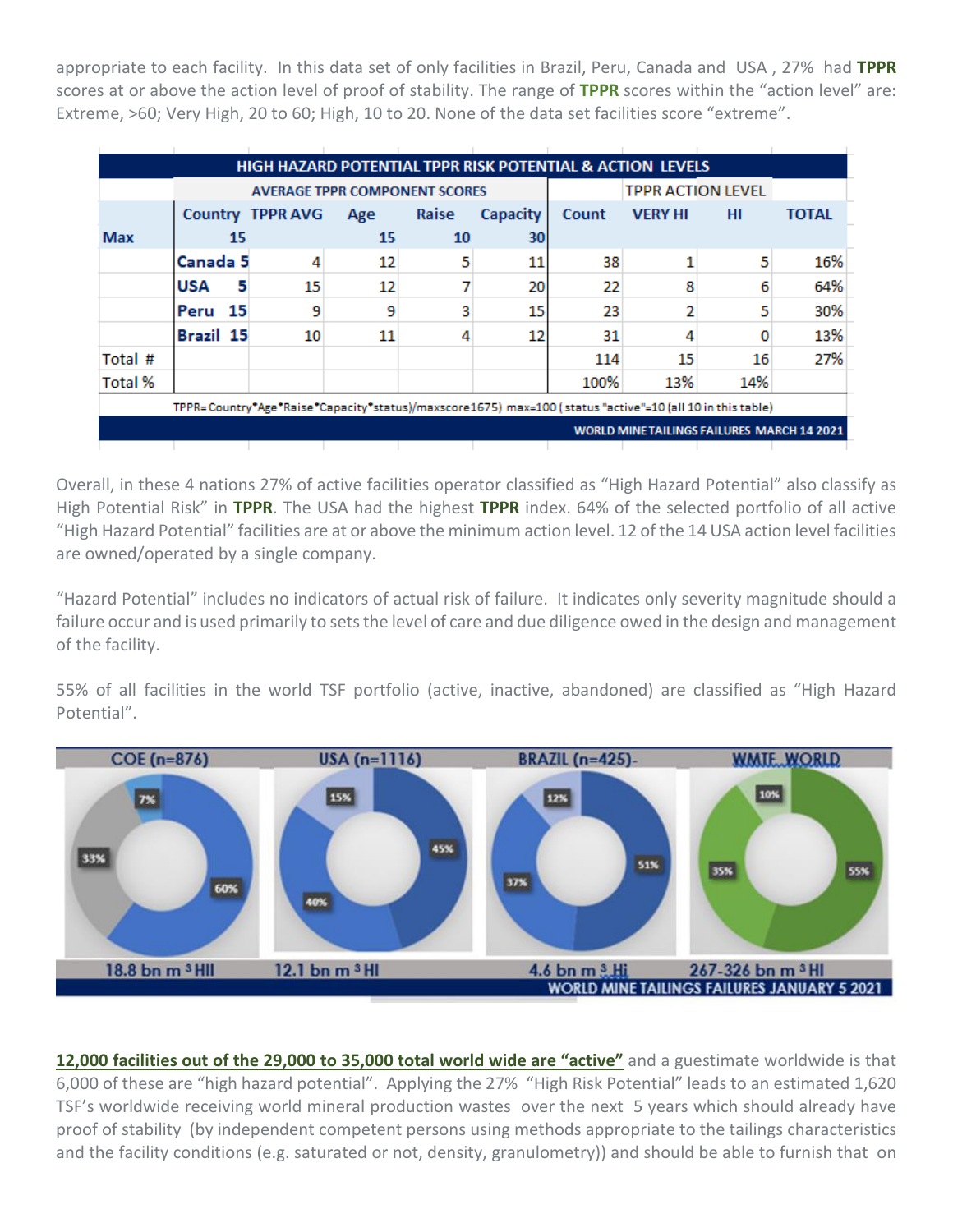demand to all potentially affected stakeholders: insurers investors, creditors, regulators and, of course potentially at risk communities.

A "High Potential Risk" status clearly is in the realm to "right to know" by all potentially affected stakeholders. It has its own immediate consequence for property owners similar to being in an area designated for urban renewal.

Each of the 5 components of the index (Country, Age, Construction Type, Current Volume of stored tailings (Size/ (Capacity) and Operating Status) is rooted in the **WMTF** TSF Failures data base and our thousands of pages of research records on major failures in recorded history.

For example, USA and Canada each have a score of 5 on "country" and are comparable to one another both in terms of total failure history (cumulative failure magnitude) relative to number of facilities and relative to world mineral production. Peru and Brazil each have a score of 15 on "country", the maximum score, and are also similar to one another on these two failure reference points.

| NATIONAL FAILURE HITSORY |                           |        |                 |                   |                                     |                  |                 |  |  |
|--------------------------|---------------------------|--------|-----------------|-------------------|-------------------------------------|------------------|-----------------|--|--|
|                          | <b>RELATIVE TO #TSF'S</b> |        |                 |                   | RELATIVE TO MINERAL PRODUCTION 2016 |                  |                 |  |  |
| <b>COUNTRY</b>           | <b>FAILURE</b>            | # TSFs | <b>RATIO</b>    | <b>PRODUCTION</b> | % WORLD                             | <b>MAGNITUDE</b> | <b>RATIO</b>    |  |  |
|                          | <b>MAGNITUDE</b>          |        | <b>FAIL/FAC</b> | M <sub>m3</sub>   |                                     | % WORLD          | <b>MAG/PROD</b> |  |  |
| <b>CANADA</b>            | 13                        | 385    | 0.034           | 439               | 2.6%                                | 3.1%             | 0.012           |  |  |
| <b>BRAZIL</b>            | 73                        | 769    | 0.094           | 489               | 2.9%                                | 16.8%            | 0.391           |  |  |
| <b>USA</b>               | 71                        | 1635   | 0.044           | 1937              | 11.5%                               | 16.5%            | 0.007           |  |  |
| <b>PERU</b>              | 36                        | 115    | 0.319           | 34                | 0.2%                                | 8.4%             | 0.422           |  |  |

| <b>HIGHEST TPPR SCORES IN DATASET</b>            |              |                    |                        |       |              |  |  |  |
|--------------------------------------------------|--------------|--------------------|------------------------|-------|--------------|--|--|--|
|                                                  | <b>Score</b> | <b>Current vol</b> | <b>Planned vol</b>     | Raise | <b>Built</b> |  |  |  |
| CANADA                                           | 22           | 68,000,000         | 68,000,000 Upstream    |       | 1985         |  |  |  |
| <b>USA</b>                                       | 33           | 214,080,000        | 251,540,000 Upstream   |       | 1988         |  |  |  |
| PERU                                             | 33           | 329,000,000        | 472,000,000 Centreline |       | 2006         |  |  |  |
| <b>BRAZIL</b>                                    | 33           | 110,000,000        | 154,000,000 Centreline |       | 2002         |  |  |  |
| <b>WORLD MINE TAILINGS FAIURES MARCH 15 2021</b> |              |                    |                        |       |              |  |  |  |

THE COE disclosures do not provide adequate or reliable confirmation of stability for any facility classified as "High Hazard Potential" and even less assurance when actual risk indicators are brough to bear via the **TPPR.**

**WMTF's** guidance on "High", "Very High" and "Extreme" is for the regulator to make a public demand for the actual stability analysis and to arrange for independent assessment of that work by competent experts. If no work can be produced, the potentially affected community and all financial stakeholders should be notified by order of the regulator and all depositions should cease until stability is assured. If the current legal framework does not allow these actions, it should be modified under emergency provisions.

All facilities with these "action level" **TPPR** scores should be made known publicly by the regulators in on line machine readable (excel) form for download on demand and provide funded experts to represent and inform the potentially at risk community until the action level status is resolved.

All active "high hazard potential" TSF's are deeply co entangled with mineral production. They comprise 50 to 60% of all active facilities.